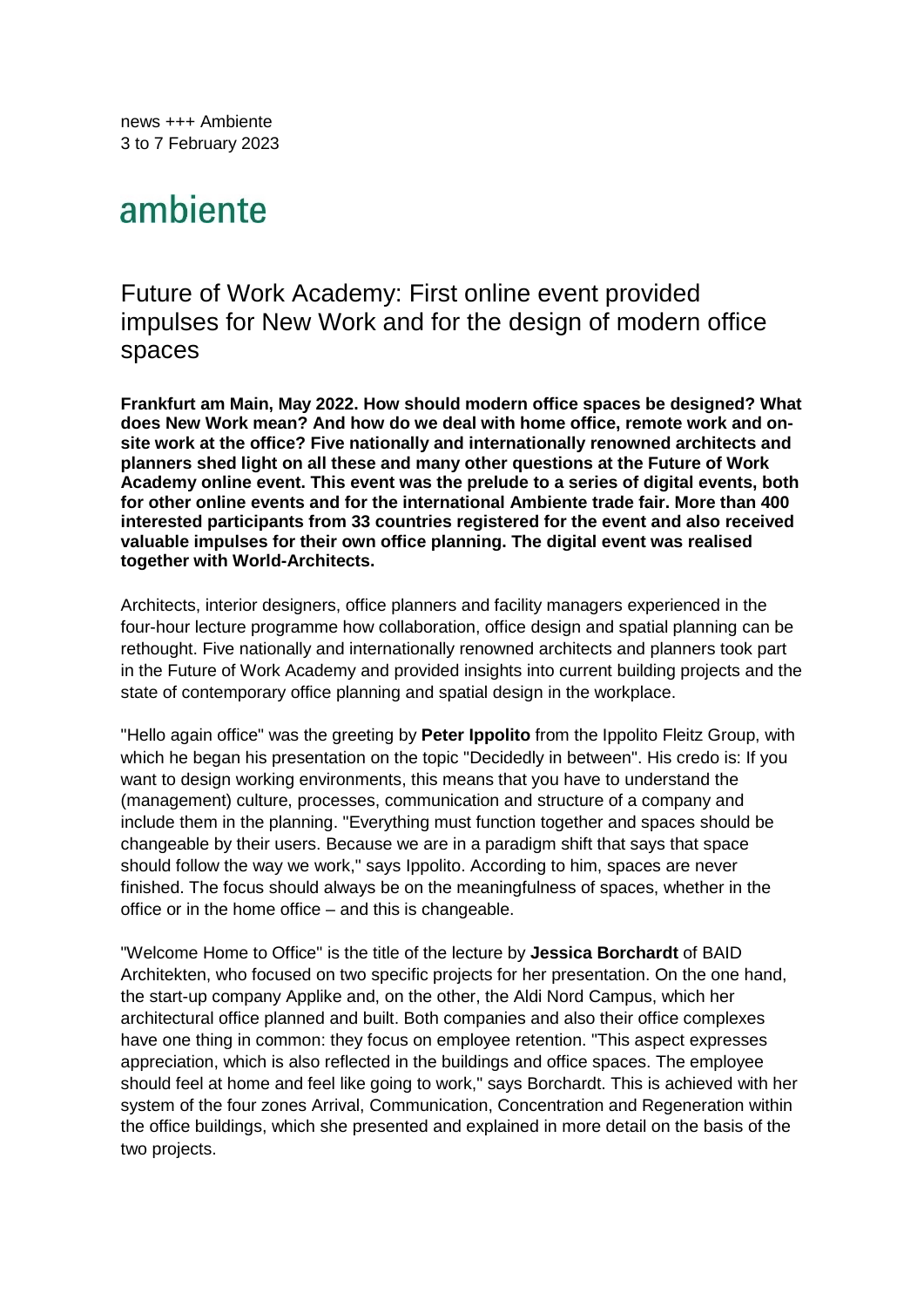**Margit Sichrovsky** from LXSY Le Roux Sichrovsky Architekten spoke on the topic of "Exploring the future in action". For this, she showed the emergence and history of New Work in advance. "New Work combines several aspects: the self-determination of the individual, the meaning of work as well as doing work that you really want to do. People, organisation and space play an interlocking role – if you change one aspect, another automatically changes as well," Sichrovsky says. Making work more flexible – both in terms of time and space – is a top priority for her. Office space must be adapted to this, which can be achieved most effectively through zone offices. In addition, the topic of sustainability and the use of resource-saving materials plays an essential role for Sichrovsky in all architectural projects and is the future topic for the industry.

**Petra Pfeifer** and **Andreas Moser** from MA Architekten devoted their lecture "We – I – We " to the topics of identification and security, wellbeing and feel at home, concentration and communication as well as recruiting. They presented these complexes of topics using several architectural examples. "We have to rethink corporate culture and at the same time pay attention to the change in values. Conscious action brings satisfaction as well as a new culture of trust that goes hand in hand with flexibility", says Andreas Moser. Nevertheless – there is no universal recipe for 'the workspace' and it should always be developed along the corporate culture.

The presentations were broadcast and recorded both in German and English. They are available free of charge at: www.ambiente.messefrankfurt.com/future-of-work-academy. The Future of Work Academy is part of the new Ambiente Working area, which will complement Dining, Living and Giving from 2023. This product area focuses on paper and office supplies and, with modern office equipment and the meta theme of New Work, offers new links to interior design and combines Living and Working. From 3 to 7 February, Ambiente will once again feature the Future of Work area with the associated Academy live on site.

From February 2023, Ambiente will be held at Messe Frankfurt at the same time as the leading international consumer goods fairs Christmasworld and Creativeworld.

| Ambiente / Christmasworld: | 3 to 7 February 2023 |
|----------------------------|----------------------|
| Creativeworld:             | 4 to 7 February 2023 |

# **Note for journalists:**

Further information can be found at: www.ambiente.messefrankfurt.com

# **Press releases & images:**

www.ambiente.messefrankfurt.com/press

# **Online channels:**

www.facebook.com/ambientefair I www.twitter.com/ambiente www.instagram.com/ambientefair I www.ambiente-blog.com

**Hashtags:** #ambientefair #ambiente23 #homeofconsumergoods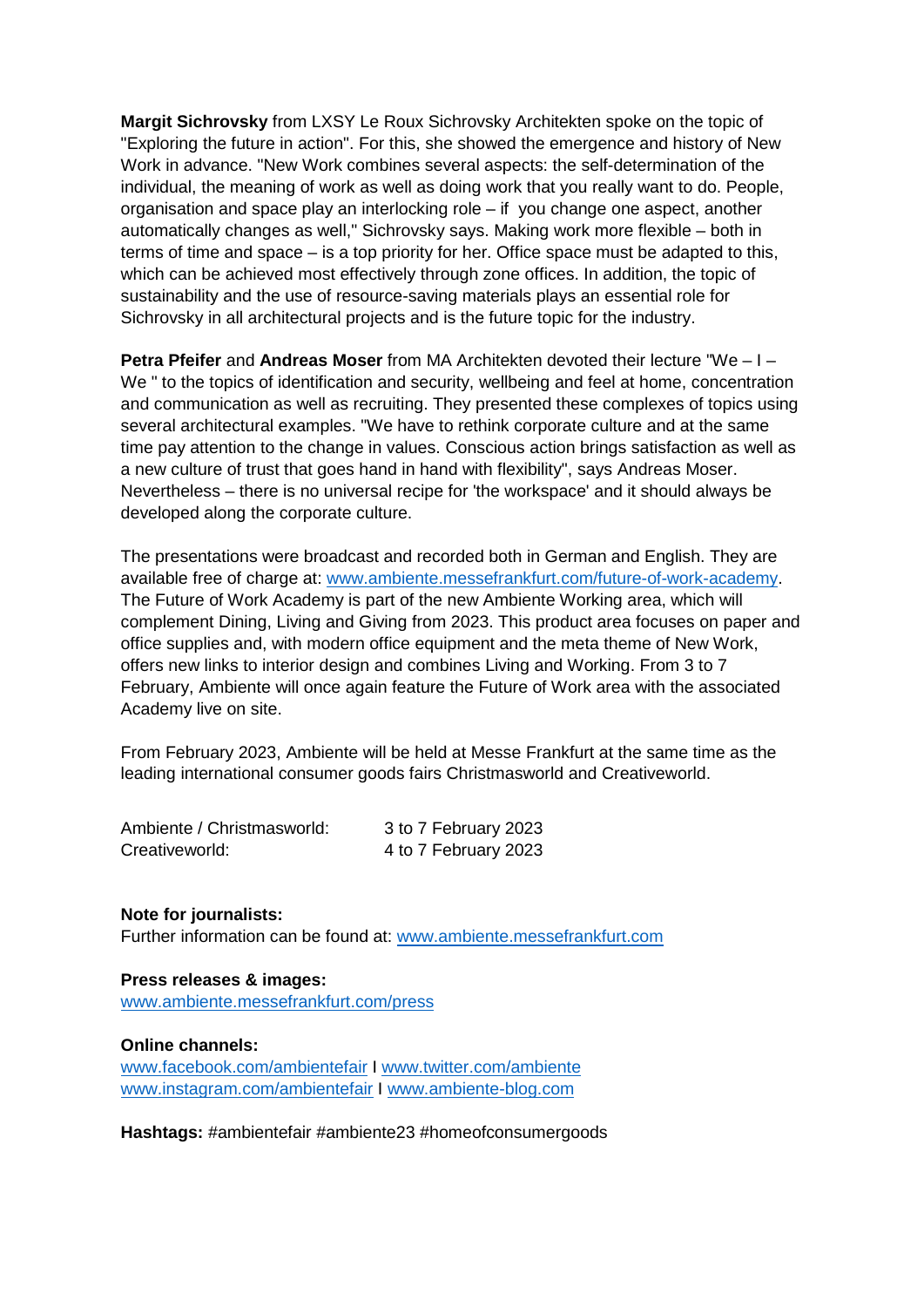

**Your contact:**  Ina Gerbig Tel.: +49 69 75 75-6082 ina.gerbig@messefrankfurt.com

Messe Frankfurt Exhibition GmbH Ludwig-Erhard-Anlage 1 60327 Frankfurt am Main

### www.messefrankfurt.com

#### **Information on Ambiente**

New perspectives open up undiscovered opportunities: As the leading international consumer goods trade fair, Ambiente maps the changes in the market with an eye to the future. For five days, it presents a unique mix of ideas and products - and is the platform for global trends. For Table, Kitchen and Housewares, the fair is the unrivalled No. 1 in the Dining segment. In Living, all styles and market segments can be experienced around the home, furnishing and decorating. Giving presents gifts and personal accessories in all facets and will in future offer high-quality stationery as well as articles relating to school supplies. The new Working section fleshes out the working worlds of tomorrow. With its future-oriented HoReCa and Contract Business segments, Ambiente also has a strong focus on the international contract business. The major themes of sustainability, new work, design, lifestyle, digital expansion of trade, and future retail accompany the event, as do a large number of industry events, young talent programs, trend presentations and awards ceremonies. Due to its unrivaled product range in terms of breadth and depth, it is unique worldwide and offers the best connections for making contacts and finding new business partners.

#### **Home of Consumer Goods - the new one-stop store for the global order season**

Under the motto "Home of Consumer Goods", Ambiente, Christmasworld and Creativeworld will be held simultaneously for the first time at one of the world's most modern trade fair centers from February 3-4 to 7, 2023. The newly created combination of three successful leading trade fairs at one location at one time thus combines their strengths and thus offers an unprecedented, simultaneously available, future-oriented product range in quality and quantity. Global business with large volumes is intensified. Messe Frankfurt will continue to offer the largest platform for global sourcing outside China. Frankfurt is thus the center of the global order season, strengthening synergy effects and efficiency for all participants, and is thus the one, comprehensive inspiration, order and networking event for a globalized industry. This is where the newest trends are presented and the global metatrends are experienced and made visible.

#### **Conzoom Solutions - the platform for retailers**

Conzoom Solutions is a knowledge platform that offers the consumer goods industry a wide range of studies, trend presentations, workshops and guidelines for the point of revenue. It provides a complete overview of Messe Frankfurt's international portfolio in the consumer goods sector – bundling a wide range of information for retailers. www.conzoom.solutions

#### **Nextrade - the digital marketplace**

The digital ordering and data management system for suppliers and retailers in the consumer goods industry extends the trade fair and allows orders to be placed at any time of day or night, 365 days a year.